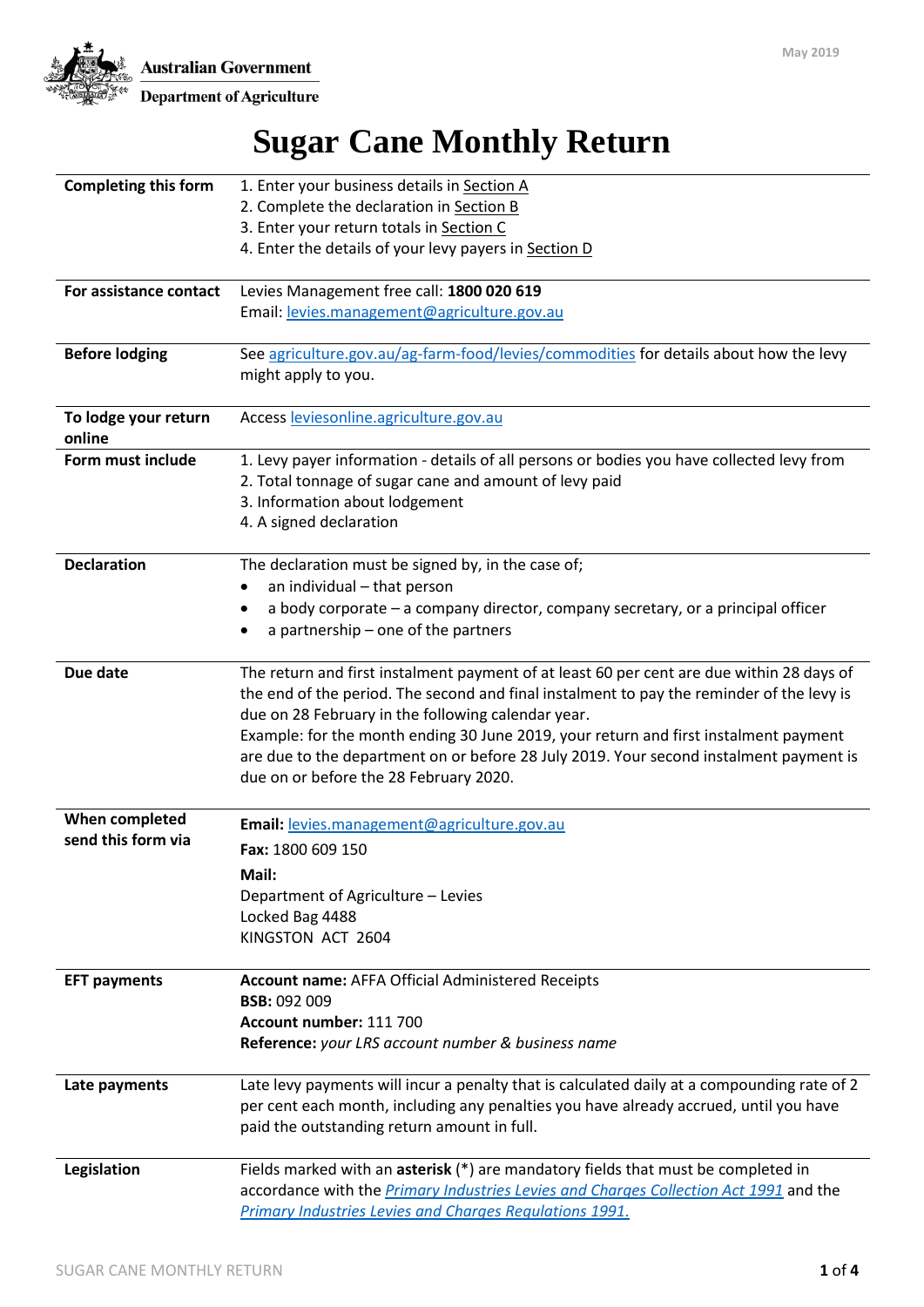| <b>Australian Government</b><br><b>Department of Agriculture</b>                                                   | May 2019         |  |  |  |
|--------------------------------------------------------------------------------------------------------------------|------------------|--|--|--|
|                                                                                                                    | OFFICE USE ONLY  |  |  |  |
|                                                                                                                    | Date:            |  |  |  |
| <b>Sugar Cane Monthly Return</b>                                                                                   | Return ID:       |  |  |  |
|                                                                                                                    | Signed:          |  |  |  |
| <b>SECTION A: Lodgement details</b>                                                                                |                  |  |  |  |
| LRS account number<br>Please note that your LRS account number is required for account management purposes.        | Month ended*     |  |  |  |
| ABN/ACN*                                                                                                           |                  |  |  |  |
| Name*                                                                                                              |                  |  |  |  |
| Please note that name can be either the name of a company or an individual. Please use whichever is most relevant. |                  |  |  |  |
| Address*                                                                                                           |                  |  |  |  |
| Postal Address*                                                                                                    |                  |  |  |  |
| Phone                                                                                                              | Fax              |  |  |  |
| Email                                                                                                              |                  |  |  |  |
| EFT Cheque Money Order<br>Method of payment:                                                                       | Levy paid*<br>\$ |  |  |  |
| <b>SECTION B: Declaration</b>                                                                                      |                  |  |  |  |
| Declaration: I declare that to the best of my knowledge the information contained on this return form and any      |                  |  |  |  |

**attachments is correct in every essential detail.** Giving false or misleading information is a serious offence.

| Title      | First name* | Last name*                                                                                                                                                                                                       |
|------------|-------------|------------------------------------------------------------------------------------------------------------------------------------------------------------------------------------------------------------------|
|            |             | have the authority to sign this declaration as a director, secretary or principal officer of the body<br>corporate, partner, owner or other person, authorised in writing to act on behalf of this organisation. |
| Signature* |             | Date*                                                                                                                                                                                                            |

# SECTION C: Total quantity and levy details

| <b>Commodity</b> | Tonnes* | Levy rate        | Levy payable* |
|------------------|---------|------------------|---------------|
| Sugar Cane       |         | \$0.70 per tonne |               |

GST is not applied to Australian Government levies.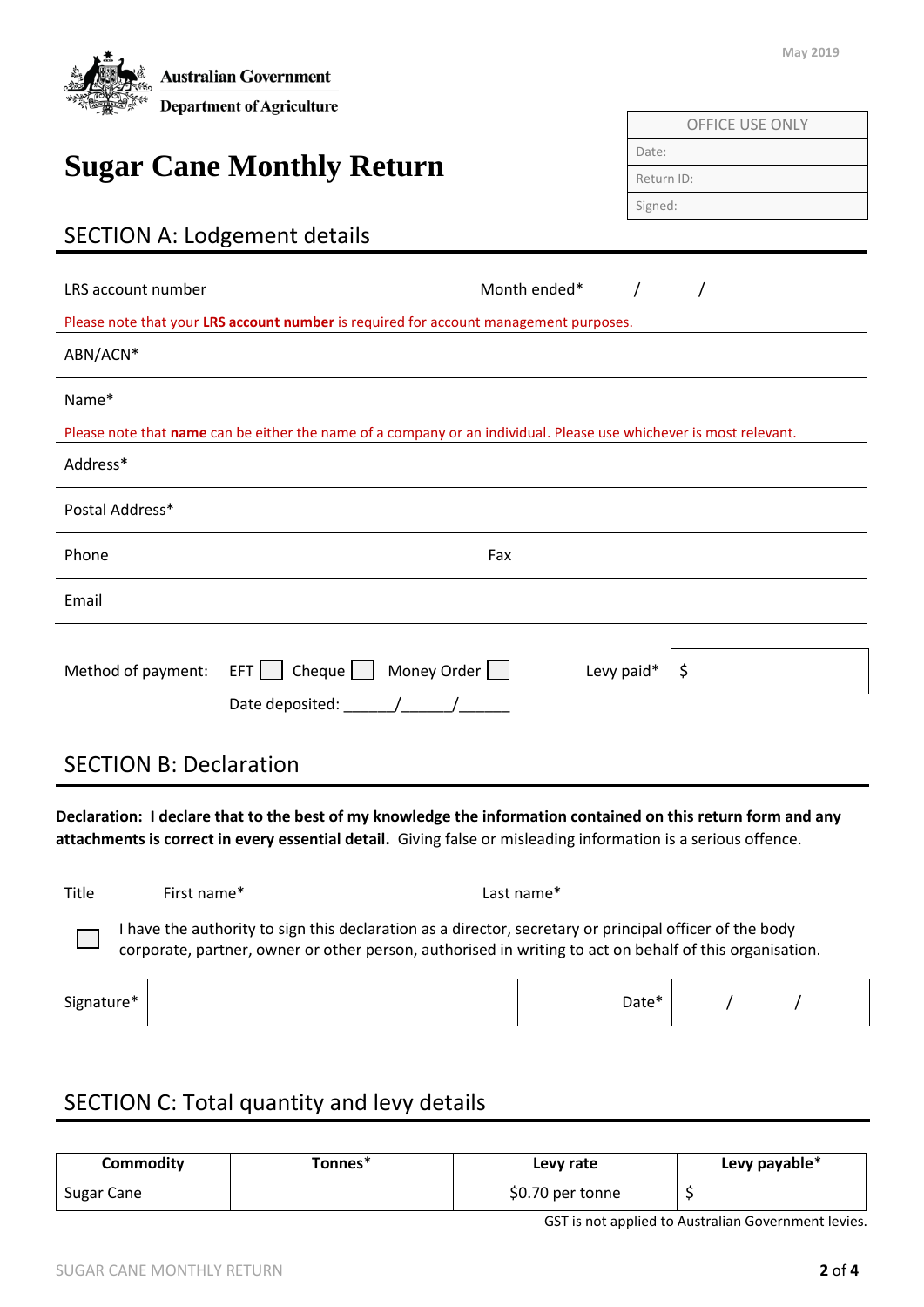

## SECTION D: Levy payer details **Please copy this page as required**

| Full Name*<br>ABN/ACN*<br>Address*<br>Suburb*<br>State*<br>Postcode*<br>Phone*<br>Email<br>Commodity<br>Tonnes*<br>Levy payable*<br>Levy rate<br>\$<br>Sugar Cane<br>\$0.70 per tonne<br>Full Name*<br>ABN/ACN*<br>Address*<br>Suburb*<br>State*<br>Postcode*<br>Phone*<br>Email<br>Tonnes*<br>Commodity<br>Levy rate<br>Levy payable*<br>\$<br>Sugar Cane<br>\$0.70 per tonne<br>Full Name*<br>ABN/ACN*<br>Address*<br>Suburb*<br>State*<br>Postcode*<br>Phone*<br>Email<br>Tonnes*<br>Commodity<br>Levy payable*<br>Levy rate<br>\$<br>Sugar Cane<br>\$0.70 per tonne<br>ABN/ACN*<br>Full Name*<br>Address*<br>Suburb*<br>Postcode*<br>Phone*<br>State*<br>Email<br>Tonnes*<br>Commodity<br>Levy payable*<br>Levy rate<br>\$<br>\$0.70 per tonne<br>Sugar Cane<br>Full Name*<br>ABN/ACN*<br>Address*<br>Suburb*<br>State*<br>Postcode*<br>Phone*<br>Email<br>Tonnes*<br>Levy payable*<br>Commodity<br>Levy rate<br>\$<br>Sugar Cane<br>\$0.70 per tonne | If you do not collect levy on behalf of other producers please initial here to complete your return |  |  |  |  |
|-----------------------------------------------------------------------------------------------------------------------------------------------------------------------------------------------------------------------------------------------------------------------------------------------------------------------------------------------------------------------------------------------------------------------------------------------------------------------------------------------------------------------------------------------------------------------------------------------------------------------------------------------------------------------------------------------------------------------------------------------------------------------------------------------------------------------------------------------------------------------------------------------------------------------------------------------------------|-----------------------------------------------------------------------------------------------------|--|--|--|--|
|                                                                                                                                                                                                                                                                                                                                                                                                                                                                                                                                                                                                                                                                                                                                                                                                                                                                                                                                                           |                                                                                                     |  |  |  |  |
|                                                                                                                                                                                                                                                                                                                                                                                                                                                                                                                                                                                                                                                                                                                                                                                                                                                                                                                                                           |                                                                                                     |  |  |  |  |
|                                                                                                                                                                                                                                                                                                                                                                                                                                                                                                                                                                                                                                                                                                                                                                                                                                                                                                                                                           |                                                                                                     |  |  |  |  |
|                                                                                                                                                                                                                                                                                                                                                                                                                                                                                                                                                                                                                                                                                                                                                                                                                                                                                                                                                           |                                                                                                     |  |  |  |  |
|                                                                                                                                                                                                                                                                                                                                                                                                                                                                                                                                                                                                                                                                                                                                                                                                                                                                                                                                                           |                                                                                                     |  |  |  |  |
|                                                                                                                                                                                                                                                                                                                                                                                                                                                                                                                                                                                                                                                                                                                                                                                                                                                                                                                                                           |                                                                                                     |  |  |  |  |
|                                                                                                                                                                                                                                                                                                                                                                                                                                                                                                                                                                                                                                                                                                                                                                                                                                                                                                                                                           |                                                                                                     |  |  |  |  |
|                                                                                                                                                                                                                                                                                                                                                                                                                                                                                                                                                                                                                                                                                                                                                                                                                                                                                                                                                           |                                                                                                     |  |  |  |  |
|                                                                                                                                                                                                                                                                                                                                                                                                                                                                                                                                                                                                                                                                                                                                                                                                                                                                                                                                                           |                                                                                                     |  |  |  |  |
|                                                                                                                                                                                                                                                                                                                                                                                                                                                                                                                                                                                                                                                                                                                                                                                                                                                                                                                                                           |                                                                                                     |  |  |  |  |
|                                                                                                                                                                                                                                                                                                                                                                                                                                                                                                                                                                                                                                                                                                                                                                                                                                                                                                                                                           |                                                                                                     |  |  |  |  |
|                                                                                                                                                                                                                                                                                                                                                                                                                                                                                                                                                                                                                                                                                                                                                                                                                                                                                                                                                           |                                                                                                     |  |  |  |  |
|                                                                                                                                                                                                                                                                                                                                                                                                                                                                                                                                                                                                                                                                                                                                                                                                                                                                                                                                                           |                                                                                                     |  |  |  |  |
|                                                                                                                                                                                                                                                                                                                                                                                                                                                                                                                                                                                                                                                                                                                                                                                                                                                                                                                                                           |                                                                                                     |  |  |  |  |
|                                                                                                                                                                                                                                                                                                                                                                                                                                                                                                                                                                                                                                                                                                                                                                                                                                                                                                                                                           |                                                                                                     |  |  |  |  |
|                                                                                                                                                                                                                                                                                                                                                                                                                                                                                                                                                                                                                                                                                                                                                                                                                                                                                                                                                           |                                                                                                     |  |  |  |  |
|                                                                                                                                                                                                                                                                                                                                                                                                                                                                                                                                                                                                                                                                                                                                                                                                                                                                                                                                                           |                                                                                                     |  |  |  |  |
|                                                                                                                                                                                                                                                                                                                                                                                                                                                                                                                                                                                                                                                                                                                                                                                                                                                                                                                                                           |                                                                                                     |  |  |  |  |
|                                                                                                                                                                                                                                                                                                                                                                                                                                                                                                                                                                                                                                                                                                                                                                                                                                                                                                                                                           |                                                                                                     |  |  |  |  |
|                                                                                                                                                                                                                                                                                                                                                                                                                                                                                                                                                                                                                                                                                                                                                                                                                                                                                                                                                           |                                                                                                     |  |  |  |  |
|                                                                                                                                                                                                                                                                                                                                                                                                                                                                                                                                                                                                                                                                                                                                                                                                                                                                                                                                                           |                                                                                                     |  |  |  |  |
|                                                                                                                                                                                                                                                                                                                                                                                                                                                                                                                                                                                                                                                                                                                                                                                                                                                                                                                                                           |                                                                                                     |  |  |  |  |
|                                                                                                                                                                                                                                                                                                                                                                                                                                                                                                                                                                                                                                                                                                                                                                                                                                                                                                                                                           |                                                                                                     |  |  |  |  |
|                                                                                                                                                                                                                                                                                                                                                                                                                                                                                                                                                                                                                                                                                                                                                                                                                                                                                                                                                           |                                                                                                     |  |  |  |  |
|                                                                                                                                                                                                                                                                                                                                                                                                                                                                                                                                                                                                                                                                                                                                                                                                                                                                                                                                                           |                                                                                                     |  |  |  |  |
|                                                                                                                                                                                                                                                                                                                                                                                                                                                                                                                                                                                                                                                                                                                                                                                                                                                                                                                                                           |                                                                                                     |  |  |  |  |
|                                                                                                                                                                                                                                                                                                                                                                                                                                                                                                                                                                                                                                                                                                                                                                                                                                                                                                                                                           |                                                                                                     |  |  |  |  |
|                                                                                                                                                                                                                                                                                                                                                                                                                                                                                                                                                                                                                                                                                                                                                                                                                                                                                                                                                           |                                                                                                     |  |  |  |  |
|                                                                                                                                                                                                                                                                                                                                                                                                                                                                                                                                                                                                                                                                                                                                                                                                                                                                                                                                                           |                                                                                                     |  |  |  |  |
|                                                                                                                                                                                                                                                                                                                                                                                                                                                                                                                                                                                                                                                                                                                                                                                                                                                                                                                                                           |                                                                                                     |  |  |  |  |
|                                                                                                                                                                                                                                                                                                                                                                                                                                                                                                                                                                                                                                                                                                                                                                                                                                                                                                                                                           |                                                                                                     |  |  |  |  |
|                                                                                                                                                                                                                                                                                                                                                                                                                                                                                                                                                                                                                                                                                                                                                                                                                                                                                                                                                           |                                                                                                     |  |  |  |  |
|                                                                                                                                                                                                                                                                                                                                                                                                                                                                                                                                                                                                                                                                                                                                                                                                                                                                                                                                                           |                                                                                                     |  |  |  |  |
|                                                                                                                                                                                                                                                                                                                                                                                                                                                                                                                                                                                                                                                                                                                                                                                                                                                                                                                                                           |                                                                                                     |  |  |  |  |
|                                                                                                                                                                                                                                                                                                                                                                                                                                                                                                                                                                                                                                                                                                                                                                                                                                                                                                                                                           |                                                                                                     |  |  |  |  |
|                                                                                                                                                                                                                                                                                                                                                                                                                                                                                                                                                                                                                                                                                                                                                                                                                                                                                                                                                           |                                                                                                     |  |  |  |  |
|                                                                                                                                                                                                                                                                                                                                                                                                                                                                                                                                                                                                                                                                                                                                                                                                                                                                                                                                                           |                                                                                                     |  |  |  |  |
|                                                                                                                                                                                                                                                                                                                                                                                                                                                                                                                                                                                                                                                                                                                                                                                                                                                                                                                                                           |                                                                                                     |  |  |  |  |
|                                                                                                                                                                                                                                                                                                                                                                                                                                                                                                                                                                                                                                                                                                                                                                                                                                                                                                                                                           |                                                                                                     |  |  |  |  |
|                                                                                                                                                                                                                                                                                                                                                                                                                                                                                                                                                                                                                                                                                                                                                                                                                                                                                                                                                           |                                                                                                     |  |  |  |  |
|                                                                                                                                                                                                                                                                                                                                                                                                                                                                                                                                                                                                                                                                                                                                                                                                                                                                                                                                                           |                                                                                                     |  |  |  |  |
|                                                                                                                                                                                                                                                                                                                                                                                                                                                                                                                                                                                                                                                                                                                                                                                                                                                                                                                                                           |                                                                                                     |  |  |  |  |

#### **Please ensure the total of all figures entered in Section D matches Section C**

Alternatively, you can lodge your sugar cane return online: [leviesonline.agriculture.gov.au](https://leviesonline.agriculture.gov.au/)